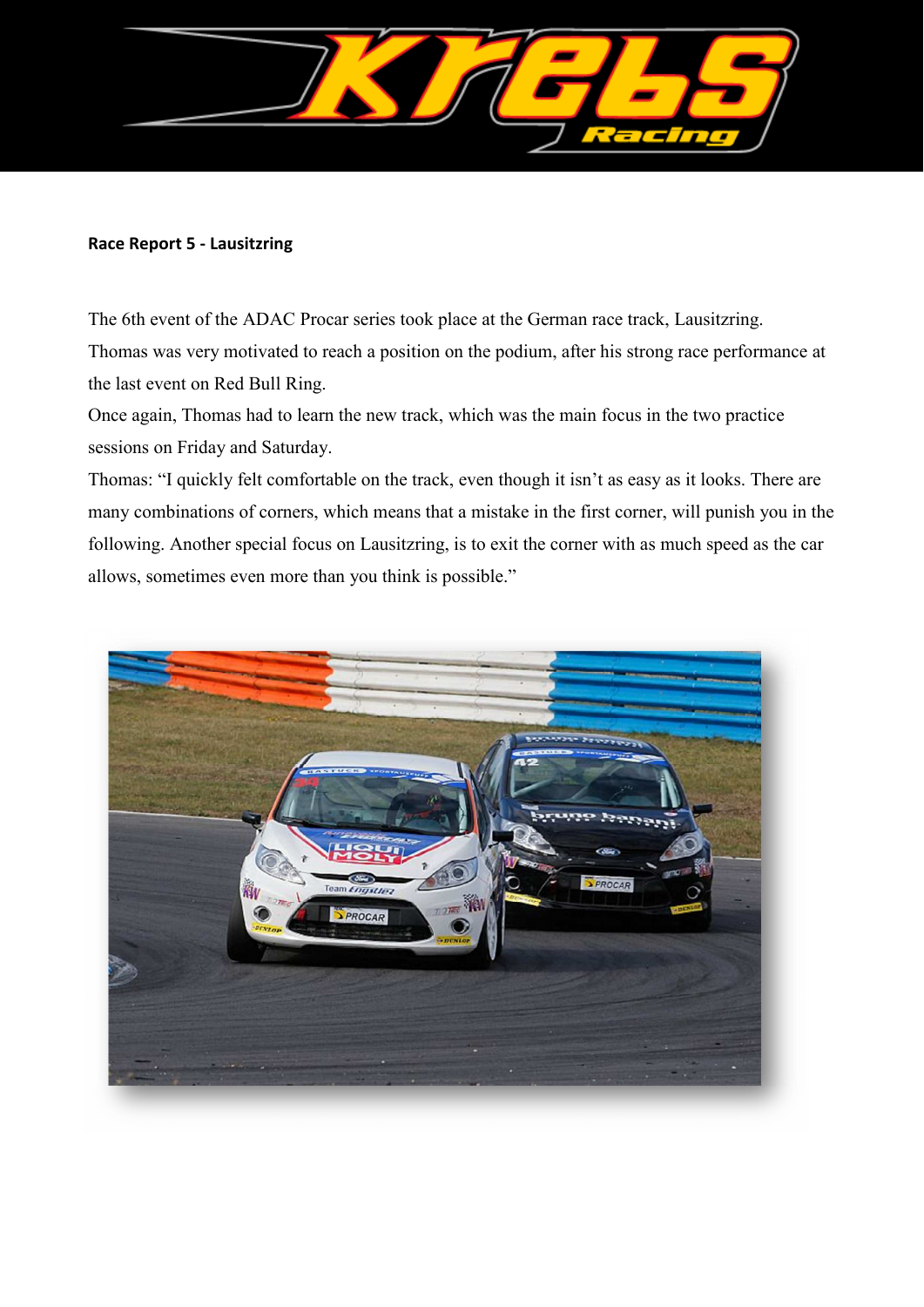# **Qualifying:**

For the qualifying Thomas was pushing for a position among the top drivers of the field. In the beginning the times looked promising, but after the second set of new tires, the speed was not as positive as expected. Thomas was still trying to find the limits on the track, and he was struggling with an understeering car. In that way the performance never reached the level of his goals, and the end result was position 6.

## **Race 1:**

In the first race on Sunday, Thomas got well through the first corner on P5. Already a few corners later a gear mistake put him a few positions back, and he was fighting hard to defend his place. Thomas: "I was struggling a lot with the car on the first laps, and I made many mistakes myself. I had to defend myself from the drivers in the back, with every millimeter of the track. After the first half of the race, I could start to manage my tires and perform stronger laps. In the end of the race I could match the times of the frontrunners, but it was too late to reach them. I finished  $5<sup>th</sup>$ , but I was very unsatisfied with my performance in the first half of the race, especially with my gear changes."

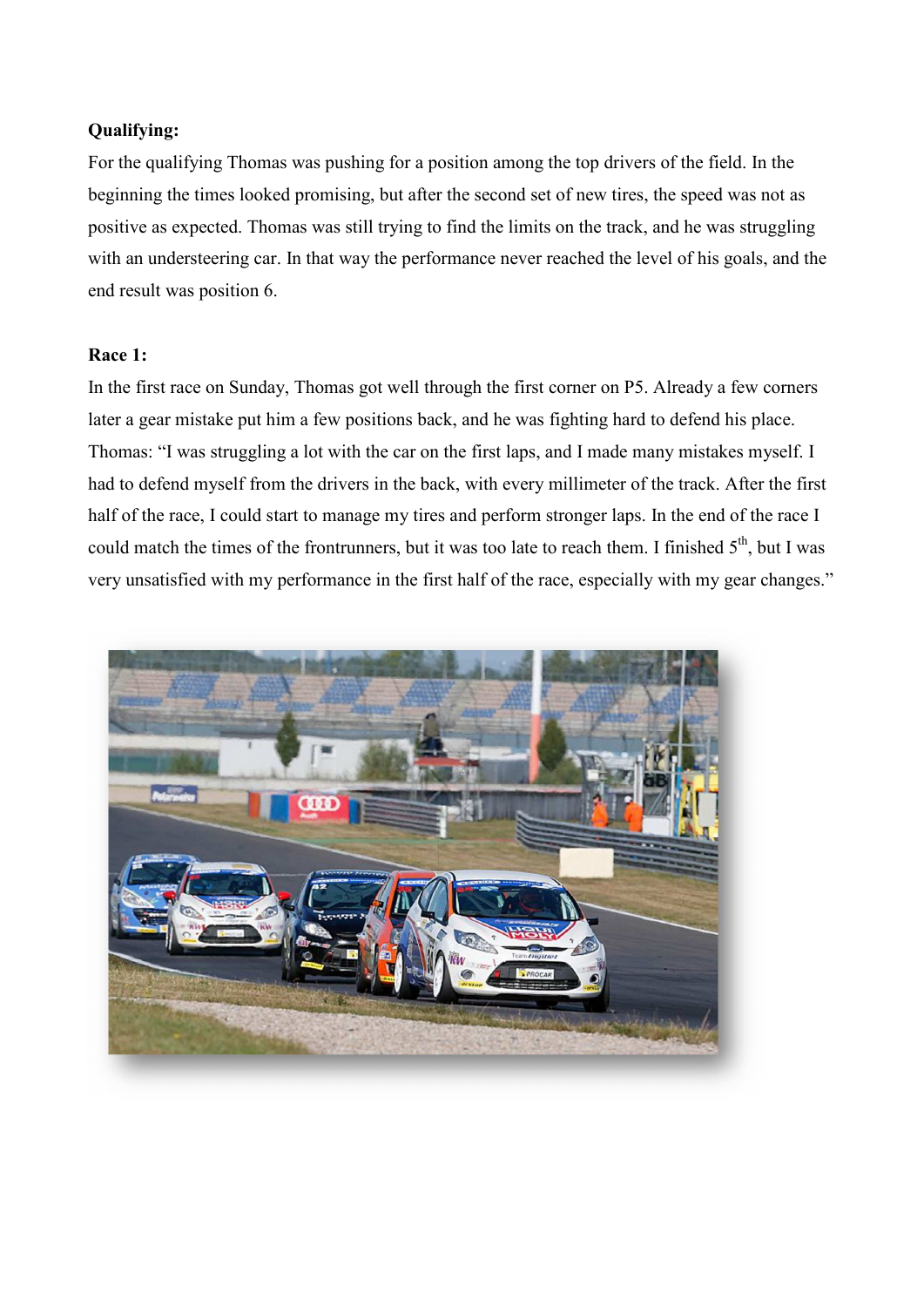#### **Race 2:**

Thomas was very motivated to reach a place on the podium. After a perfect standing start, he moved to 4<sup>th</sup>, just behind the leading drivers. After a few laps he could make another overtaking on Ralf Glatzel, which put him on 3<sup>rd</sup>. From this point the hard fight between the two drivers began. After the next many laps of the race on  $3<sup>rd</sup>$ , Thomas was pushed to give back his  $3<sup>rd</sup>$  place. Glatzel started to build up a small gap, and it looked like the result was decided.

Thomas: "After I came back on 4<sup>th</sup>, I lost a bit of my momentum and a small distance occurred. Nevertheless I never gave up, and I kept pushing 100 % on every lap. Suddenly I was closing the gap to him again, and I knew I would get the chance to make an overtaking on one of the last laps of the race. On the second last lap I saw my opportunity, and made a surprising overtaking in the last corner. With one lap to go, I had to defend myself with whatever it takes. I didn´t give him any chances to overtake again, and I could reach the checkered flag as P3.

I am very happy with the way I kept on focusing, and especially because this is my first podium in car racing. It has been my goal ever since the beginning of this season, and finally it happened. I would like to thank Engstler Motorsport for the great support, which is a big part of my result. I hope I can continue my performance in that way, to fight for the win in the two last races of the season".